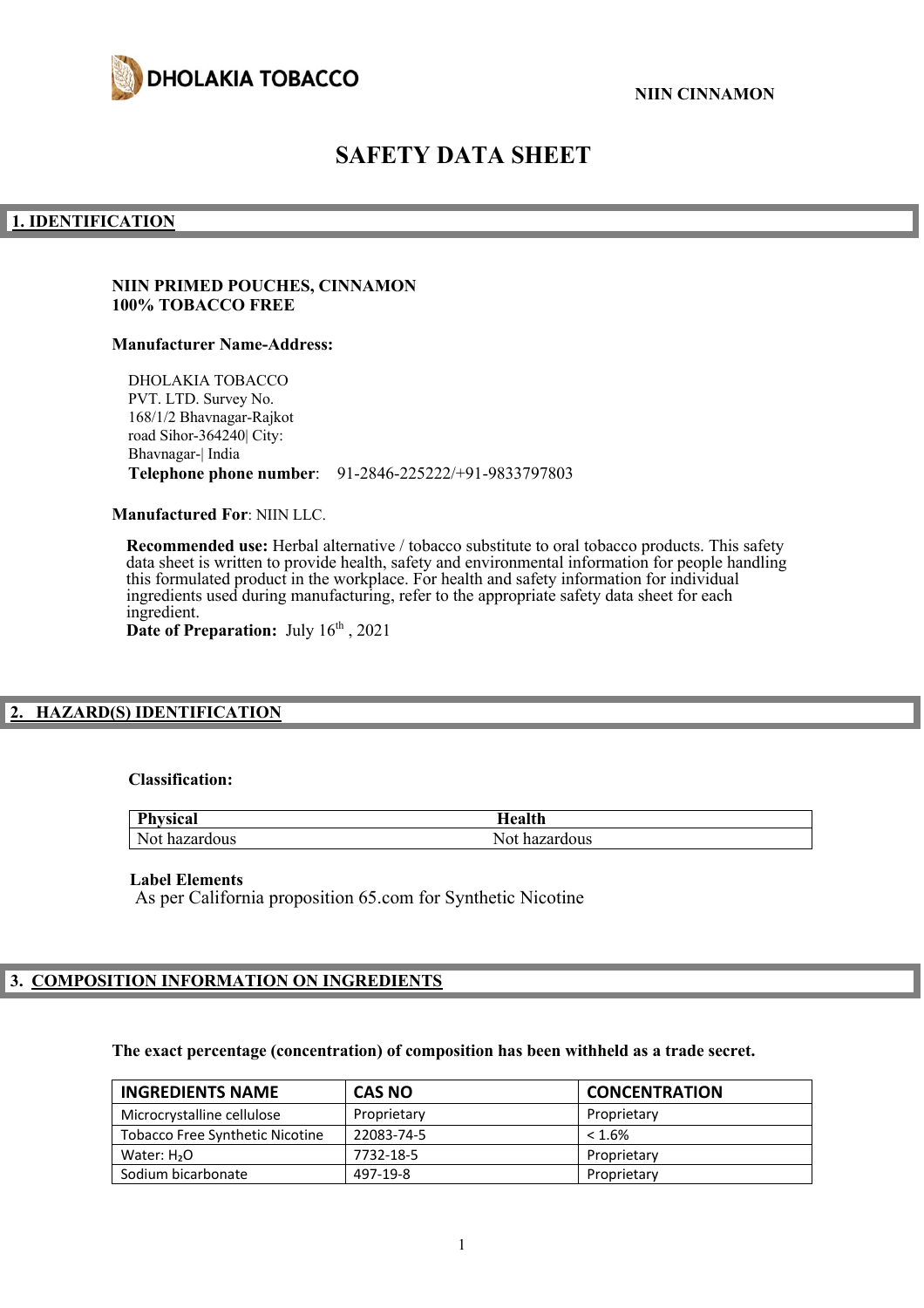

| $57-55-6$     | Proprietary |
|---------------|-------------|
| 56038-13-2    | Proprietary |
| 9005-38-3     | Proprietary |
| Proprietary   | Proprietary |
| 7647-14-5     | Proprietary |
| $56 - 81 - 5$ | Proprietary |
| 24634-61      | Proprietary |
|               |             |

# **4. FIRST AID MEASURES**

**Inhalation:** Under normal conditions of intended use, this material is not expected to be an inhalation hazard.

Skin contact: Health injuries are not known or expected under normal use.

**Eye contact:** Health injuries are not known or expected under normal use. May be irritating to eyes.

**Ingestion:** Health injuries are not known or expected under normal use. May be harmful if swallowed.

**Symptoms related to the physical, chemical and toxicological characteristics:** The possible symptoms of overexposure include: increased heart rate; increased blood pressure; salivation; abdominal pain; headache; depression; respiratory depression; dizziness.

**Information on toxicological effects:** Acute toxicity Health injuries are not known or expected under normal use. May be harmful if swallowed.

# **5. FIRE FIGHTING MEASURES**

**Extinguishing media:** Use water spray, carbon dioxide, dry chemical or foam to extinguish a fire.

**Specific hazards arising from the chemical:** product is not a fire hazard but may burn under fire conditions.

**Special protective equipment and precautions for fire-fighters:** Firefighters should wear positive pressure self-contained breathing apparatus and full protective clothing for all fires involving chemicals.

#### **6. ACCIDENTAL RELEASE MEASURES**

**Personal precautions, protective equipment, and emergency procedures:** Wear appropriate protective clothing and equipment as described in Section 8.

**Environmental Precautions:** Prevent spill from entering sewers and water courses. Report releases as required by local and national authorities.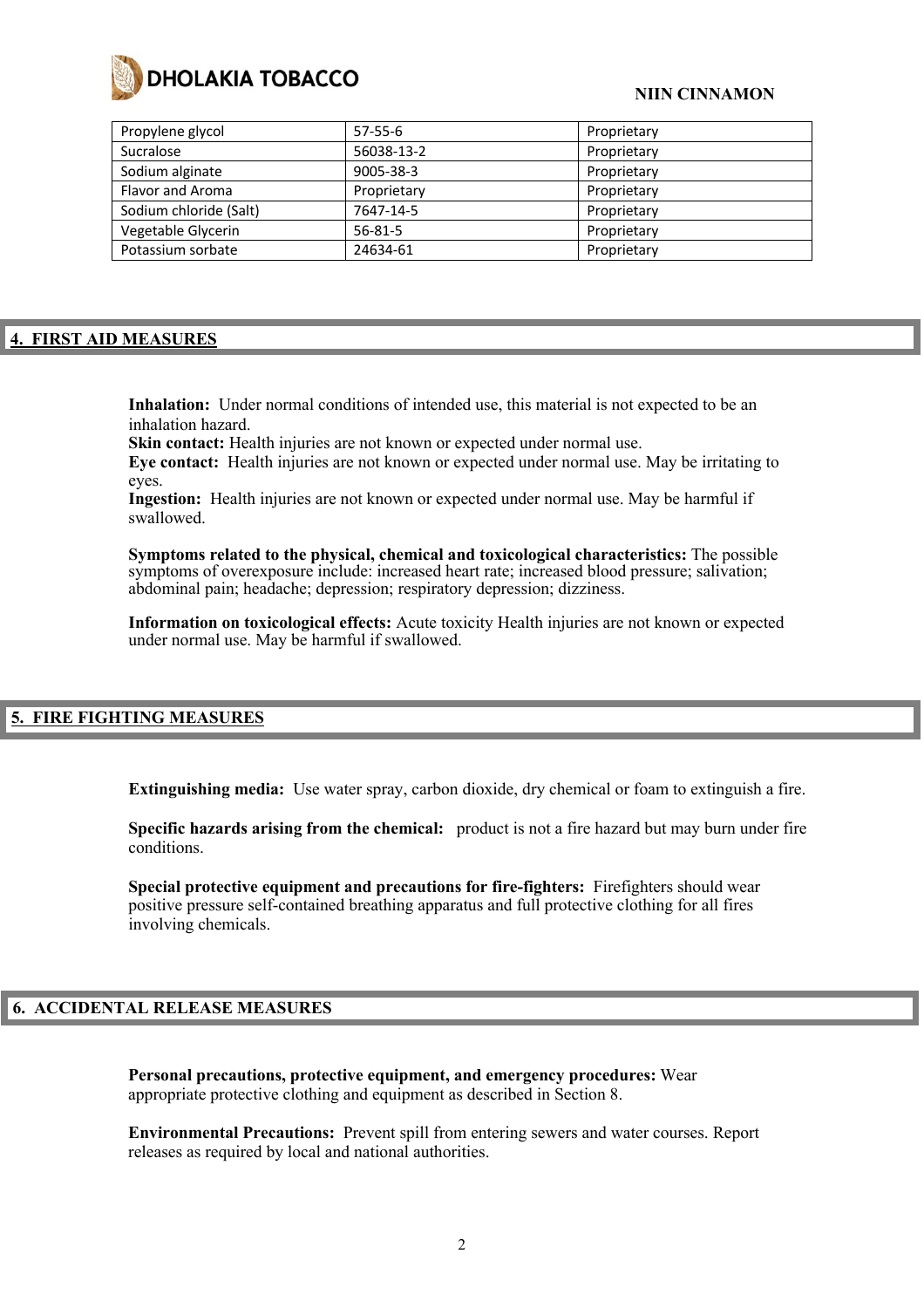

**Methods and materials for containment and cleaning up:** Collect using methods that avoid the generation of dust and damage to pouch and place in appropriate container for disposal. Clean area thoroughly.

# **7. HANDLING AND STORAGE**

**Precautions for safe handling:** Avoid contact with eyes, skin and clothing. Wash thoroughly with soap and water after handling.

**Conditions for safe storage, including any incompatibilities:** Store in a tightly closed container. Store in a cool, dry, well-ventilated area away from incompatible substances, store protected from direct sunlight.

Keep away from children and pets.

# **8. EXPOSURE CONTROLS / PERSONAL PROTECTION**

### **Exposure guidelines:** Not Established

**Hand protection**: Person allergic to any ingredients of the products shall be kept away from exposure

#### **Individual protection**

#### **measures: Respiratory**

**protection:** Not applicable **Skin protection:** Wear appropriate gloves to prevent skin exposure. **Eye protection: S**afety goggles recommended for handling damaged goods **Other:** None known.

# **9. PHYSICAL AND CHEMICAL PROPERTIES**

**Appearance (physical state, color, etc.):** off white-yellow pouch **Odor:** sweet, spice-cinnamon **Odor threshold:** Not available **pH:** 8-10 **Melting point/freezing point:** Not applicable **Boiling Point:** Not applicable **Flash point:** Not applicable **Evaporation rate:** Not applicable **Flammability (solid, gas):** Not flammable **VOC:** Not applicable **Flammable limits: LEL:** Not applicable **UEL:** Not applicable **Vapor pressure:** Not applicable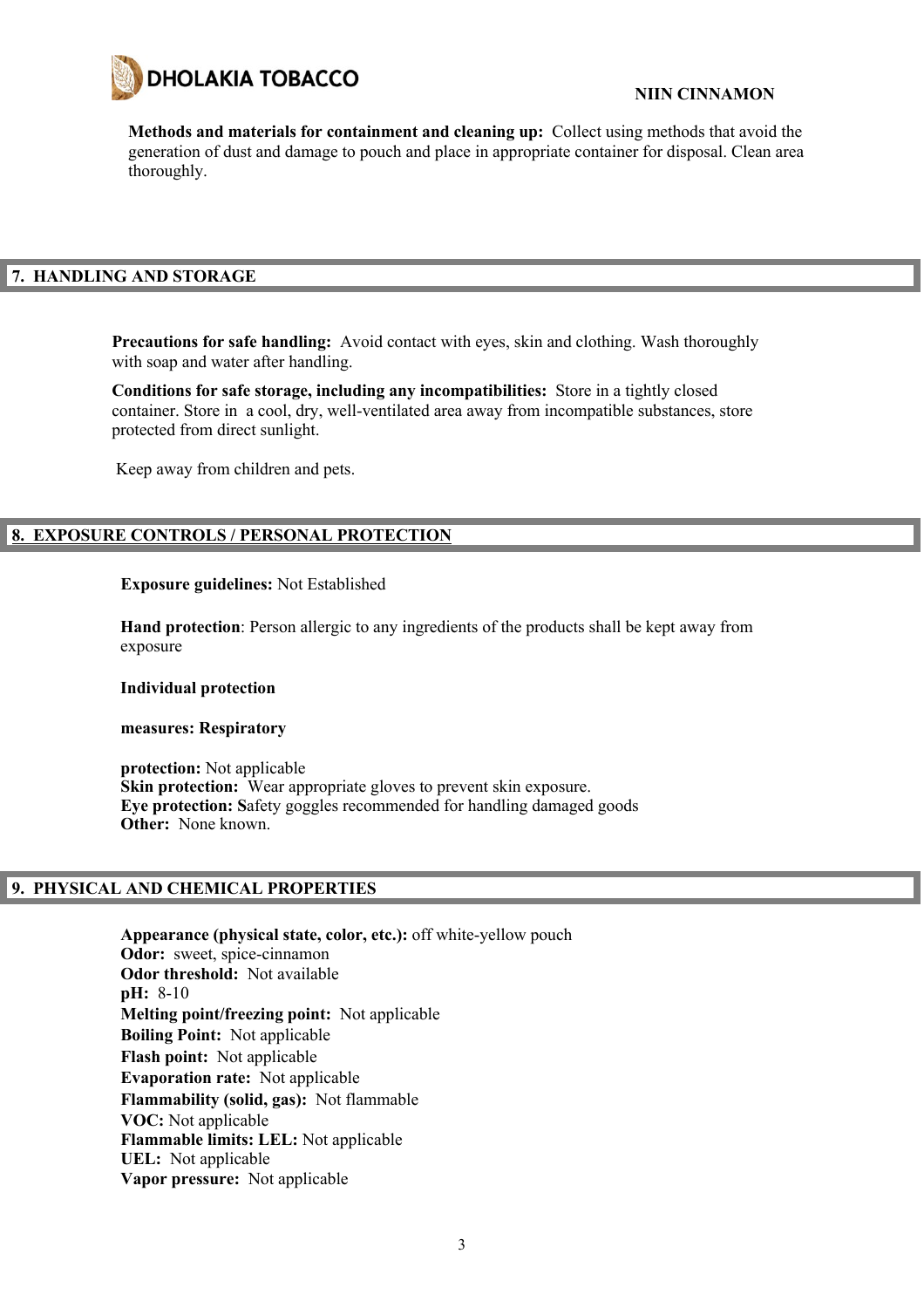

**Vapor density:** Not applicable **Relative density**: Not available **Solubility(ies):** Not soluble in water **Partition coefficient: n-octanol/water:** Not available **Auto-ignition temperature:** Not available **Decomposition temperature:** Not available **Viscosity:** Not applicable

# **10. STABILITY AND REACTIVITY**

**Reactivity:** Not reactive under normal conditions of use. **Chemical stability**: Stable. **Possibility of hazardous reactions:** None known. **Conditions to avoid:** Excess Heat. **Incompatible materials:** Avoid oxidizing agents. **Hazardous decomposition products:** Thermal decomposition may yield carbon and nitrogen oxide.

# **11. TOXICOLOGICAL INFORMATION**

### **Acute effects of exposure:**

**Inhalation:** No adverse effects. **Ingestion:** Swallowing amounts above the recommended dosage may cause nicotine overdose with symptoms of nervous system stimulation, nausea, vomiting, dizziness, diarrhea, weakness or rapid heartbeat **Skin contact:** Contact may cause slight irritation. **Eye contact**: Contact may cause slight irritation with redness and tearing. **Chronic Effects:** None known. **Sensitization:** Components are not known to be sensitizers. **Germ Cell Mutagenicity:** None of the components have been shown to cause germ cell mutagenicity. **Reproductive Toxicity:** Nicotine may cause adverse effects on development and fertility based on animal studies. **Carcinogenicity:** None of the components is listed as a carcinogen by IARC. **Acute Toxicity Values**: Not Available.

# **12. ECOLOGICAL INFORMATION**

No information available.

# **13. DISPOSAL CONSIDERATIONS**

Dispose in accordance with all local, state and federal regulations. No specific disposal method is recommended.